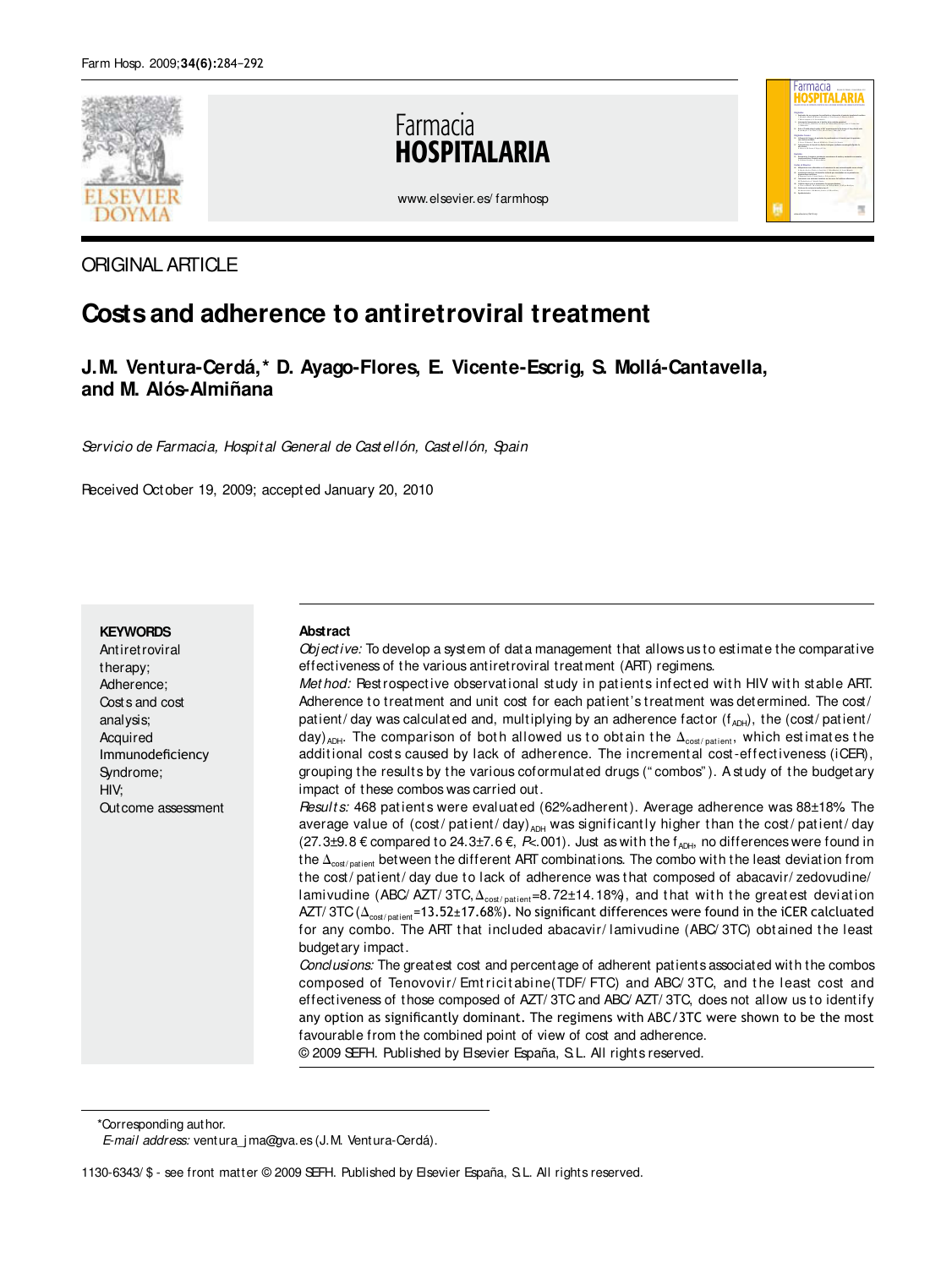#### **PALABRAS CLAVE**

**Terapia** antirretroviral; Adherencia; Análisis de costes; Síndrome de la inmunodeficiencia humana adquirida; VIH; Investigación de resultados

#### **Costes y adherencia del tratamiento antirretroviral**

#### **Resumen**

Objetivo: Desarrollar una sistemática de manejo de datos que permita estimar comparativamente la eficiencia de los diferentes esquemas de tratamiento antirretroviral (TAR).

Mét odo: Estudio observacional retrospectivo en pacientes infectados por el VIH con TAR estable. Se determinó para cada paciente su adherencia y el coste unitario de su tratamiento. Se calculó el coste/ paciente/ día y, multiplicando por un factor de adherencia ( $f_{ADH}$ ), el (coste/ paciente/ día)<sub>ADH</sub>. La comparación de ambos permitió obtener el  $\Delta_{\text{cosel/paciente}}$ , que estima la desviación de costes originada por la falta de adherencia. Se calculó el coste-efectividad-incremental (CEI) agrupando los resultados en los diferentes fármacos coformulados (combos). Se realizó un estudio de impacto presupuestario de dichos combos.

Resultados: Se evaluaron 468 pacientes (62% adherentes). La adherencia media fue de 88 $\pm$ 18% El valor medio del (coste/ paciente/ día)<sub>ADH</sub> fue significativamente superior al coste/paciente/día (27,3 ± 9,8 € frente 24,3 ± 7,6 €, p < 0,001). Al igual que para el f<sub>ADH</sub>, no se encontraron diferencias en el Δ<sub>coste/ paciente</sub> entre las diferentes combinaciones de TAR. El combo con menor desviación del coste/ paciente/ día debida a la falta de adherencia fue el constituido por abacavir/ zidovudina/ lamivudina (ABC/ AZT/ 3TC, Δ<sub>coste/ paciente</sub>=8, 72±14, 18%), y el de mayor desviación el AZT/ 3TC  $(\Delta_{\text{coset~positive}}=13,52\pm17,68\%)$ . No se encontraron diferencias significativas en los CEI calculados para ningún combo. Los esquemas de TAR que incluyeron abacavir/ lamivudina(ABC/ 3TC) obtuvieron el menor impacto presupuestario.

Conclusiones: El mayor coste y porcentaj e de pacientes adherentes asociados a los combos compuestos por tenofovir/ emtricitabina (TDF/ FTC) y ABC/ 3TC, y el menor coste y efectividad de los compuestos por AZT/3TC y ABC/AZT/3TC no permiten identificar ninguna opción significativamente dominante. Los esquemas con ABC/ 3TC se muestran como los más favorables desde el punto de vista combinado del coste y la adherencia.

© 2009 SEFH. Publicado por Elsevier España, S.L. Todos los derechos reservados.

# **Introduction**

Since it was discovered over 20 years ago, human immunodeficiency virus (HIV) has become a pandemic, with over 30 million people t hroughout t he world infect ed in 2007. With the arrival of the first antivirals, especially prot ease inhibit ors (PI) during t he mid-ninet ies, t he evolution of the disease could be drastically modified, reducing morbidity and mortality.<sup>1,2</sup> Later progress with antiret roviral treatment (ART) have contributed to maintaining and improving survival and clinical control of the infection, and have especially increased patients' quality of life. <sup>3</sup> The staggered introduction of antiretroviral drugs (ARV) determined that, at a given moment for a given patient, the possible antiretroviral treatment combinations could be limited (mainly due to selecting the resistances and intolerance), therefore, personalisation was completely j ustified. Currently, in countries which have access to ART, chronic HIV infection is clinically controllable, although its epidemiology is still an important issue for public health, and it continues to hold an important social, economic and media impact. 4-6

The Spanish AIDS plan (PNS) and the Spanish AIDS study group (GESIDA) gave preference to the combination of three drugs in the latest recommendations update on antiretroviral treatment in adults. $^7$  They recommend starting with two nucleotide or nucleoside analogue reverse transcript ase inhibitors (NtARTI or NARTI) and efavirenz (EFV: nonnucleoside reverse transcriptase inhibitor [NNRTI]), or two

NARTI/ NtARTI and a ritonavir-boosted PI (PI/ r). Coformulated drugs, usually called 'combos' are recommended for combinations of two NARTI/ NtARTI. For the first time since ARV were first introduced and regardless of different possible treatment scenarios, there are several combinations available that are capable of make up active ART regimens thanks to the recent arrival of new active drugs against resistant strains. This quantitative and qualitative change has meant that the general recommendations recognise that there are likely to be several ART regimens of similar antiretroviral potency and that, selecting a given regimen would therefore depend on, among other factors, the cost of the drugs.<sup>7</sup>

Controlling and treating HIV/ AIDS involves a high economic cost, both in terms of direct (antiretroviral treatment, health costs) and indirect costs. 5,8-10 The annual cost for HIV patients has been estimated at €10,000 for asymptomatic patients and €15,000 for symptomatic patients.<sup>9</sup> Health expenses have been changing over the past 15 years, and drug treatment costs is currently greater than patient healthcare costs.<sup>10,11</sup>

Adherence to ART, fundamentally due to its role in virological response and in selecting resistant strains, is one of the main factors which determine whether therapy is to be successful or not. Lack of adherence is related with an increase in hospital admissions, progression from HIV to AIDS, and patient mortality, leading to an inefficient use of healthcare resources.<sup>11-14</sup> Despite there being numerous AIDS research groups and despite the abundance of specific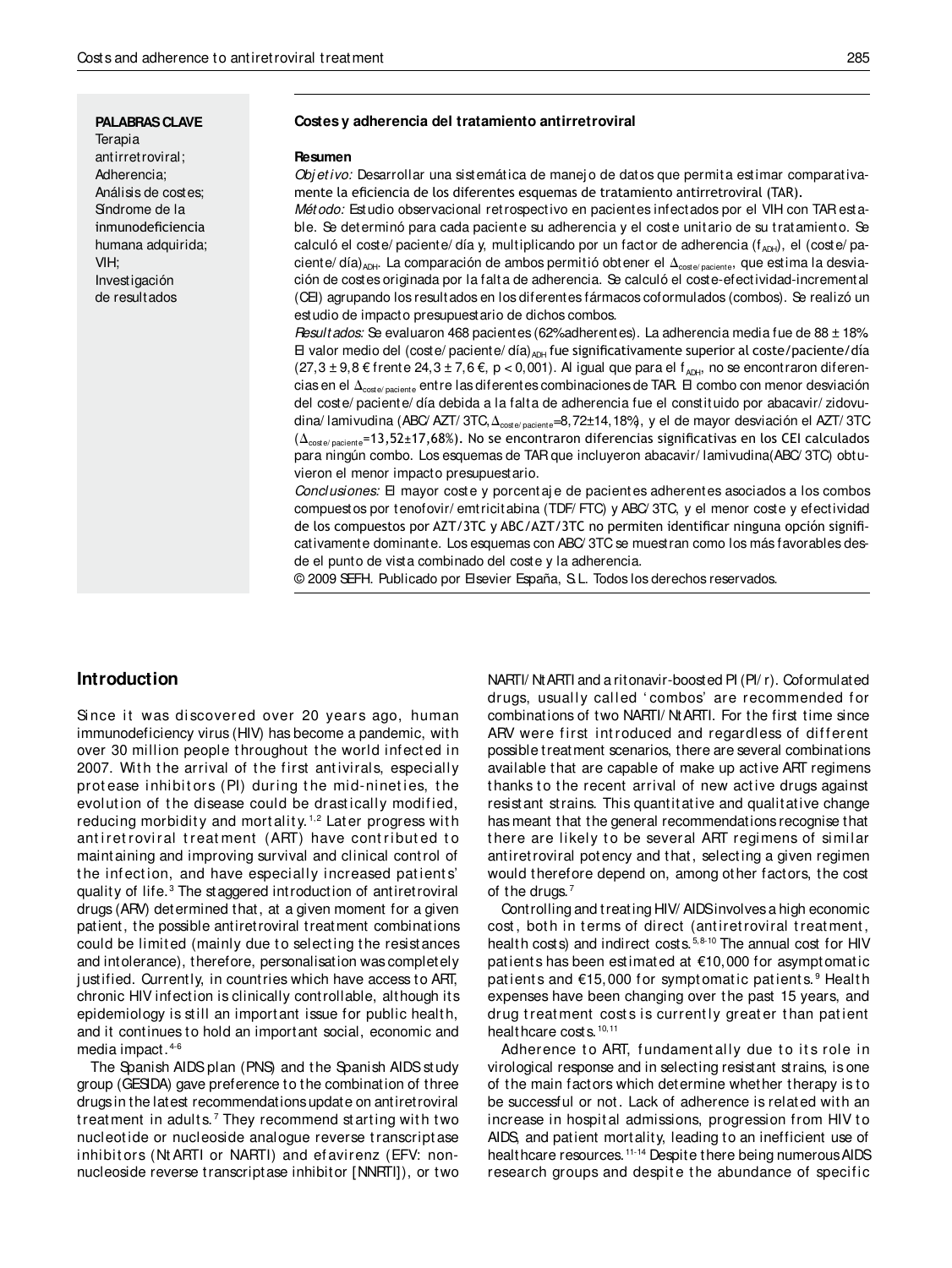publications and their overwhelming bibliographic impact (203,432 references retrieved using search criteria ' HIV or antiretroviral therapy' ), it is seemingly absurd that there are so few pharmacoeconomic st udies considering t he significant economic impact that HIV treatment has (93 references retrieved using the search criteria ' pharmacoeconomics and antiret roviral therapy'). Both searches were performed on 5 September 2009 from www. ncbi.nlm.nih.gov/ pubmed.

The purpose of this study is to develop and est ablish a systematic data and indicator management system that allows us to estimate the comparative effectiveness of the various antiretroviral treatment (ART) regimens. To do so, we have set the clinical data to one side, and have combined economical and drug use data with adherence.

## **Methods**

We conducted a retrospective, observational study which included adult HIV patients being treated with stable ART for at least the last six months, and who were only attended to in the pharmacy department at our hospital during 2008. We estimated each patient's adherence using the Spanish version of the Simplified Medication Adherence Questionnaire (SMAQ), <sup>15</sup> which classifies the patients as adherent or nonadherent. We also used the dispensing records (DR), allowing us to estimate adherence as a continuous variable. A patient was considered adherent when the SMAQ indicated adherence and DR≥90%.

Daily cost of the patient's ART regimen was also calculated  $(\epsilon)$ , using the average prescription cost (APC) for December 2008, with the following formula:

$$
\cos l / \text{patient} / \text{day} = \sum \left[ \frac{N \times \text{PMF}}{\text{Days}} \right]
$$

where  $N_i$  is the number of units dispensed of a drug  $i$ , APCi is the average unitary prescription cost and Days are the days treated in accordance with the quantity dispensed and the administration regimen. We only included for ≥180 days.

We also calculated the adherence factor  $(f_{ADH})$  for each patient, using the following formula:

 $f_{ADH} = 1 + (1 - DR)$ 

where DR is the value taken for the dispensing record average for the drugs which form part of the patient's regimen, expressed as parts per unit.

Using both formulae, we calculated each patient's normalised daily cost for adherence ( $[cost/patient/day]_{ADH}$ ):

(cost/patient/day)<sub>ADH</sub> = (cost/patient/day)  $x f_{ADH}$ 

The variable  $\Delta_{cost/patient}$  estimates the deviation due to a lack of adherence, with regard to the baseline cost of the treatment regimen. The difference between the variables cost/patient/day and (cost/patient/day)<sub>ADH</sub> has been expressed as a percentage with regard to the first variable value using the following formula:

$$
= \frac{(\cos t / \text{ patient}/\text{day})_{\text{ADH}} - (\cos t / \text{ patient}/\text{day})}{2} \times 100
$$

(cost/ patient/ day)

A greater  $\Delta_{\text{cost/pattern}}$  value indicates that the ART regimen is less effective, with regard to its use in relation to the adherence calculated as DR.

 $\Delta_{\mathsf{cost}/\mathsf{patient}}$ 

We analysed ART regimens separat ely. They included coformulated active ingredients in fixed combinations or ' combos' , considered as first-line treatment in accordance with ART recommendations that were in force until 2008, devi sed by t he GESIDA and PNS<sup>16</sup>: zidovudine 300 mg+lamivudine 150 mg (AZT/3TC), tenofovir 245  $mg+emtricit abine 200 mg (TDF/FTC)$ , abacavir 600 mg+lamivudine 300 mg (ABC/ 3TC). We also included combos consisting of abacavir 300 mg+zidovudine 300 mg+lamivudine 150 mg in the analysis (ABC/ AZT/ 3TC). We calculated the percentage of adherent patients and the mean cost/ patient/ day for each combo. We compared them with the mean values for patients that were not administered such combo, allowing us to calculate the absolute risk reduction (ARR), underst ood as the 'risk' of being adherent with a given combo. We also determined the incremental costeffectiveness (iCER), which defined the over-cost necessary



**Figure 1** Distribution histograms for cost/patient/day and (cost/patient/day)  $_{ADH}$ . ADH indicates adherence; ART, antiretroviral treatment.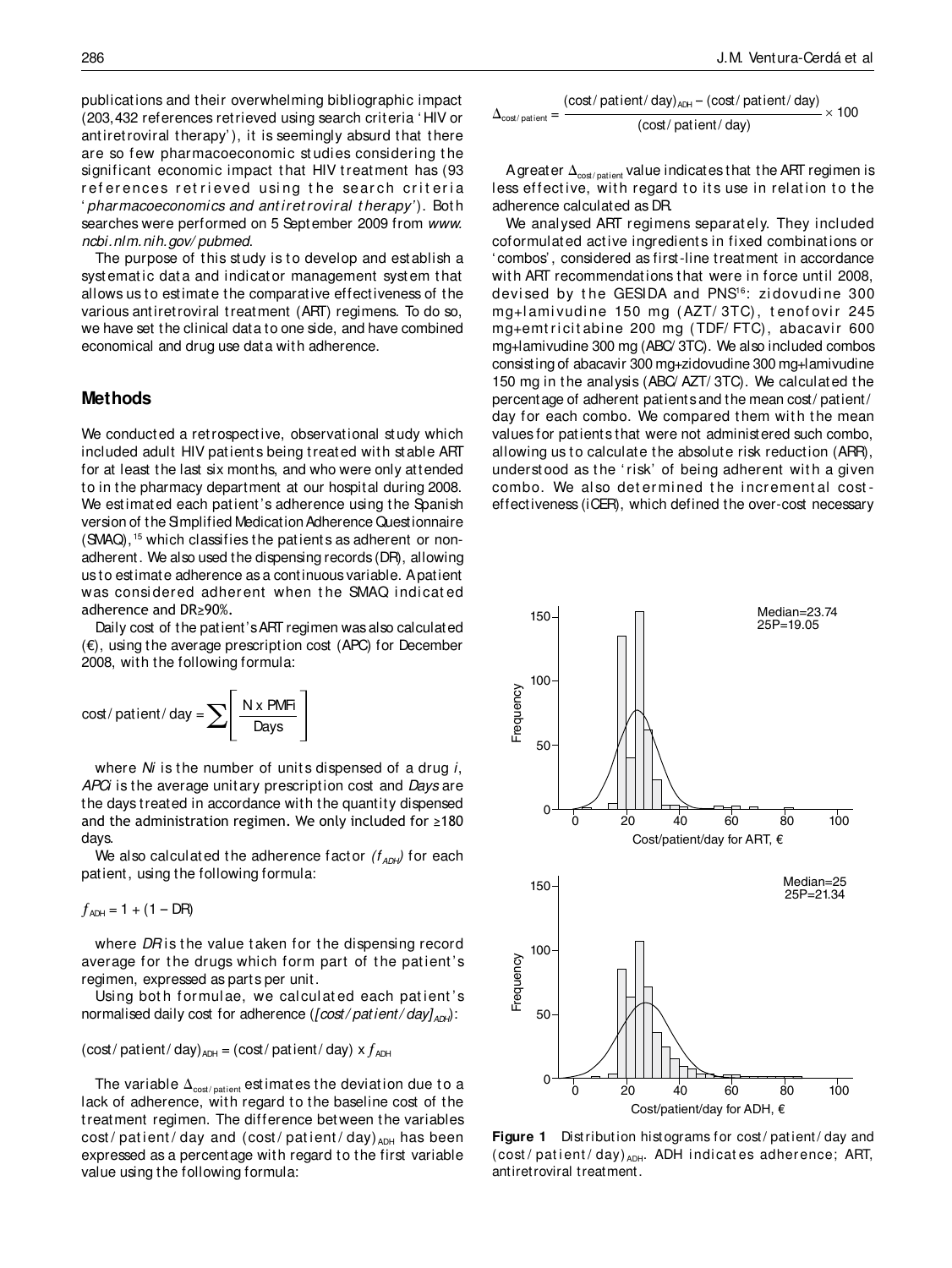to obtain an adherent patient with a given combo. Cost analysis allowed us to analyse the budgetary impact (BI), which estimated the additional cost for all of the patients to be treated with the same combo for 1 year. We only cal culated the BI for dominant combos in terms of effect iveness ,considered as t he percent age of adherent patients, i.e. those with mean ARR above 0.

ARR = [(%pat sADH)<sub>pat ient swt hcomboi</sub>  $-$  (  $%$  ( $\varphi$  at SADH)  $_{remaining patient}$  swithcombos  $1 \times 100$ 1

 $C\!E\!R =$ **ARR** (cost/patient/day)<sub>comboi</sub> - (cost/patient/day)<sub>remainingcombos</sub>

 $Bl_{\text{comboi}} = [(\text{cost}/\text{patient}/\text{day})_{\text{comboi}} (cost/$  patient/ day)<sub>remainingcombos</sub>  $\times$  n<sub>noti</sub>  $\times$ 365

where  $B_{\text{comboi}}$  is the budget ary impact calculated for a given combo i and  $n_{\text{not}}$  is the number of patients that do not take combo i.

The continuous variables have been reported using their mean value and standard deviation (SD) and the categorical values as percentage (%), calculating 95% confidence interval (CI: 95%) when necessary. Frequency distribution of the continuous variable was presented as the median (50<sup>th</sup> percentile) and 25<sup>th</sup> (25P) and 75<sup>th</sup> (75P) percentiles. We estimated continuous variable distribution using the Kolmogorov-Smirnov test. When distribution did not adj ust to normality, we used non-parametric hypothesis tests (Kruskal-Wallis). When the data did adjust to normal distribution, we used parametric tests (student's t test) to compare averages. We compared the possible differences between the categorical variables using the chi-square test  $(\chi^2)$ . We examined the continuous variables depending on t he different cat egories, using single fact or analysis of variance (ANOVA).

# **Results**

We assessed a total of 468 patients, they were 42±7 years old and mainly male (72%). 62% were est imat ed as being adherent, combining SMAQ and DR. Only considering SMAQ, 72% of patients were adherent, and 66% of patients obtained DR>90% Adherence measured as a continuous variable with the DR values obtained a mean of 88±18%.

**Table 1** Cost per patient and day, with and without adj ustment to adherence, for each of the ART regimes that include combos\*

|                            | No.                     | Cost/patient/day, $\epsilon$<br>$f_{ADH}$ |                       | $(Cost/$ patient/day) ADH, $\epsilon$ |  |
|----------------------------|-------------------------|-------------------------------------------|-----------------------|---------------------------------------|--|
| AZT/3TC/EFV                | 79                      | 19.05                                     | 1.09(0.14)            | 20.70 (4.20)                          |  |
| AZT/3TC/LPV.               | 35                      | 23.74                                     | 1.20(0.22)            | 28.56 (5.24)                          |  |
| AZT/3TC/ATV                | 25 <sup>a</sup>         | 25.00/26.28                               | 1.20(0.20)/1.21(0.21) | 30.11 (4.88)/32.12 (6.69)             |  |
| AZT/3TC/SQV                | 3                       | 21.94                                     | 1.00(0.00)            | 21.94(0.00)                           |  |
| AZT/3TC/FPV,               |                         | 22.40                                     | 1.36                  | 30.46                                 |  |
| AZT/3TC/NVP                | 12                      | 16.78                                     | 1.11(0.14)            | 18.78 (2.39)                          |  |
|                            |                         |                                           |                       |                                       |  |
| TDF/FTC/EFV                | 57                      | 23.88                                     | 1.10(0.17)            | 26.2(4.2)                             |  |
| TDF/FTC/LPV,               | 30                      | 28.57                                     | 1.13(0.21)            | 32.33(6.20)                           |  |
| TDF/ FTC/ ATV <sup>a</sup> | 17 <sup>a</sup>         | 30.61/29.83                               | 1.15(0.21)/1.23(0.28) | 34.30 (6.32)/37.87 (8.73)             |  |
| TDF/FTC/SQV <sub>r</sub>   | $\overline{4}$          | 26.77                                     | 1.14(0.29)            | 30.65 (7.76)                          |  |
| TDF/FTC/FPV,               | $\overline{7}$          | 27.23                                     | 1.10(0.15)            | 30.11(4.24)                           |  |
| TDF/FTC/NVP                | $\overline{7}$          | 21.61                                     | 1.09(0.15)            | 23.62(3.45)                           |  |
|                            |                         |                                           |                       |                                       |  |
| ABC/3TC/EFV                | 20                      | 21.52                                     | 1.08(0.11)            | 23.26(2.49)                           |  |
| ABC/3TC/LPV,               | $\overline{7}$          | 26.21                                     | 1.04(0.11)            | 27.37 (3.07)                          |  |
| ABC/3TC/ATV                | 5                       | 28.25                                     | 1.30(0.28)            | 36.78 (8.03)                          |  |
| ABC/3TC/SQV                | 6                       | 24.41                                     | 1.01(0.02)            | 24.69 (0.69)                          |  |
| ABC/3TC/FPV,               | $\overline{\mathbf{c}}$ | 24.87                                     | 1.35(0.21)            | 33.57 (5.27)                          |  |
| ABC/3TC/NVP                | 2                       | 19.25                                     | 1.11(0.16)            | 21.46(3.13)                           |  |
|                            |                         |                                           |                       |                                       |  |
| ABC/ AZT/3TC               | 22                      | 17.00                                     | 1.08(0.14)            | 18.48(2.41)                           |  |

3TC indicates lamivudine; ABC, abacavir; ADH, adherence; ATV, atazanavir; AZT, zidovudine; EFV, efavirenz; fADH, adherence factor; FPV, fosamprenavir; FTC, emtricitabine; LPV, lopinavir; NVP, nevirapine; SQV, saquinavir; TDF, tenofovir.

aData for ATV/ ATVr are shown.

\*The type of letter shows the value position between the percentiles shown in Figure 1; normal character: value less than 25P; character in italics: value between 25P and the median (50P); character in bold: value between the median and 75P, character in bold-italics: value above 75P.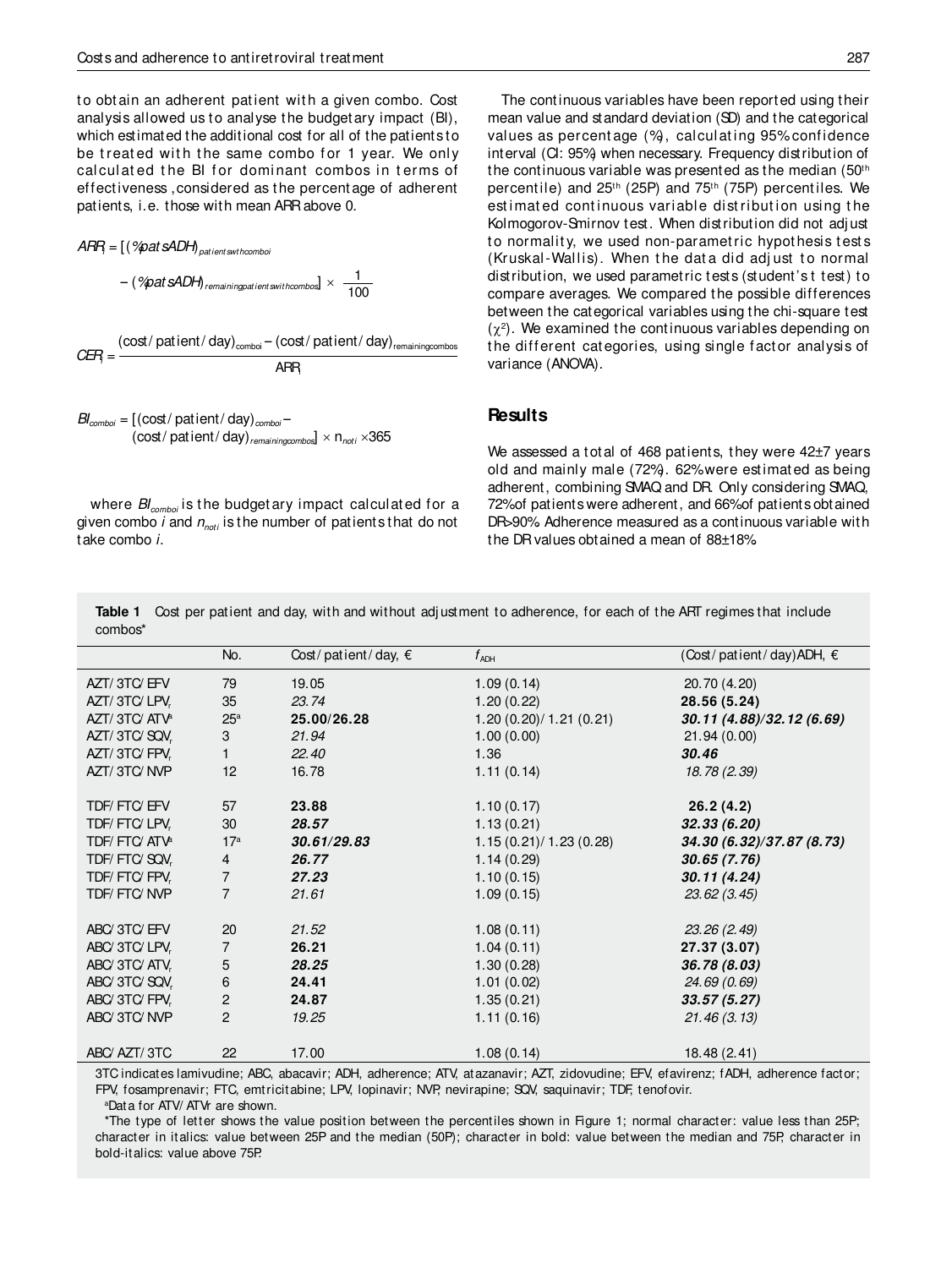

NS indicates not significant.

3TC indicates lamivudine; ABC, abacavir; ADH, adherence; AZT, zidovudine; DR, dispensing records; FTC, emtricitabine; TDF: tenofovir.

The mean indicator value (cost/patient/day)<sub>ADH</sub> was significantly higher than cost/patient/day ( $\epsilon$ 27.3± $\epsilon$ 9.8 compared with €24.3±€7.6 respectively;  $P<0.001$ ). Figure 1 shows the distribution histograms for both variables including their respective median values, 25P and 75P. The range of both indicators fluctuated between 16.2 (zidovudine-didanosine-efavirenz; ATZ/ ddI/ EFV) and 80.3 (darunavir-ritonavir-raltegravir-maraviroc;DRVr/ RGV/ MRV)  $E$  patient/day and between 16.2 (ATZ/ddl/EFV) and 80.3 (darunavir-rit onavir-ralt egravir-t enof oviremtricitabine;DRVr/ RGV/ TDF/ FTC) (€/ patient/ day)<sub>ADH</sub>.

Of the 468 patients, 341 (73%) were administered a combo-based ART regimen. The most frequent combo was AZT/ 3TC (155 patients, without including the combination AZT/ 3TC/ TDF), then TDF/ FTC (122 patients), ABC/ 3TC (42 patients) and ABC/AZT/3TC (22 patients). Table 1 shows the values of the main variables for each of the ART regimens which included a combo. Table 2 shows t he comparative values among the different combos. We did not find any significant differences bet ween t he combos grouped for age or adherence (measured as DR). The cost/ patient/day was significantly different for all possible combo comparisons ( $P<$ .001). The (cost/patient/day)<sub>ADH</sub> was also different except when comparing AZT/ 3TC and ABC/  $3TC$  ( $P=250$ )

Five out of the 6 combinations with AZT/ 3TC had a lower cost/ patient/ day than the median value calculated for all of the possible ART regimens. One was greater than the 75P, zidovudine (lamivudine/ at azanavir-rit onavir [AZT/ 3TC/ ATVr]), see Table 1. The anterior distribution for (cost/ patient/day)<sub>ADH</sub> was substantially adjusted: it was less than the median for 3 out of 6 combinations, although the other 3 combinations were above this value. Two of them were even above the 75P value (AZT/ 3TC/ ATV and zidovudine/ lamivudine/ fosamprenavir-ritonavir;AZT/ 3TC/ FPVr). Four out of the six combinations which include TDF/ FTC were above the 75P value for cost/ patient/ day, one combination (TDF/ FTC/ EFV) remained between the median and the 75P value, and the other was less than the median (tenofovir/ emt ricit abine/ nevirapine;TDF/ FTC/ NVP). The ant erior distribution was maintained for (cost/patient/day)<sub>ADH</sub>. Of the 6 ABC/ 3TC combinations, 2 did not reach the median value and 2 were greater than the 75P value for cost/ patient/ day. For (cost/ patient/ day) $_{APH}$  only the combination abacavir/ lamivudine/ saquinavir-ritonavir (ABC/ 3TC/ SQVr) did not maintain the anterior distribution, whose value changed to less than the median, and ABC/ 3TC/ FPVr, whose value, which was initially between the median and the 75P value, was greater than the 75P for (cost/patient/day) $_{ADH}$ Finally, the combination ABC/ AZT/ 3TC remained below 25P for every case.

Similarly to  $f_{ADH}$ , no significant differences were found for the variable  $\Delta_{\rm cost/pattern}$  among the different ART combinations, considering each one of t he regimens and combo-based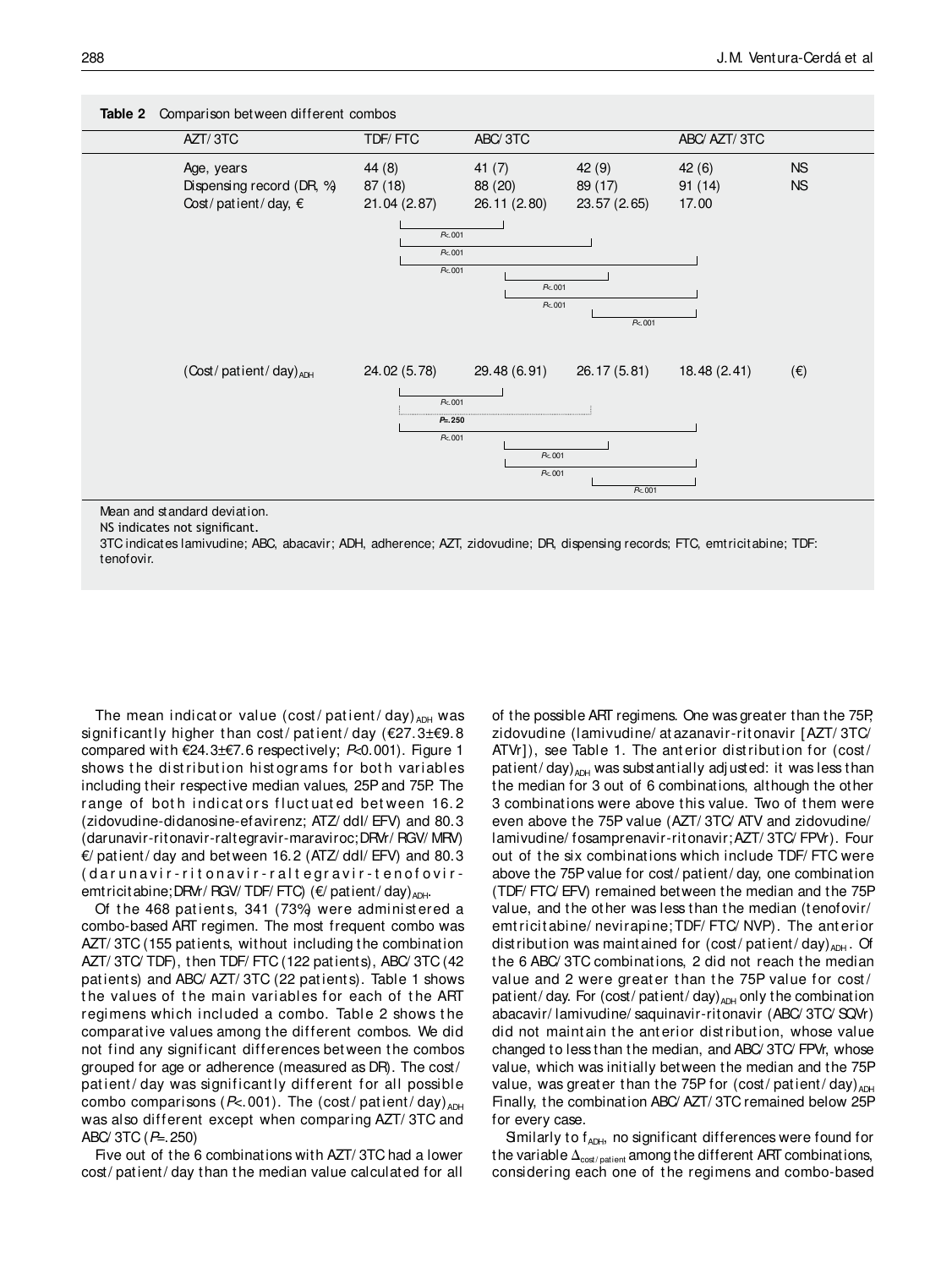regimens (Table 3). Nor did we find any differences when comparing all regimens that included the same combo (Figure 2). The combo with the lowest deviation from its cost/ patient/ day baseline value was ABC/ AZT/ 3TC, due to the lack of adherence. It had a  $\Delta_{\text{cost/patient}}$  of 8.72±14.18% The highest deviation was for AZT/3TC combinations  $(\Delta_{\text{cost}/\text{patient}}=13.52\pm17.68\%$ .

Table 4 shows the iCER estimate for each of the combos examined, including ARR and CI 95%. In all cases, CI 95% for ARR included the value 0, and therefore none of the options was significantly associated with an increase in the number of adherent patients compared with the others. With regard to absolute value, the most favourable regimens, given their higher percentage of adherent patients, are formed by TDF/ FTC and ABC/ 3TC, having mean ARR values greater than 0. Figure 3 shows the relative position of each combo compared with mean values. The most favourable absolute value combination (ABC/ 3TC) is in the right lower quadrant, considering cost and percent age of adherent patients, and in relation to the patient cohort's mean values. The impact from treating 341 patients which use a combo with combinations TDF/ FTC or ABC/ 3TC equals an outlay of €398,875 and €82,943/ year, respectively.

# **Discussion**

Twenty years since antiretroviral therapy was introduced, ART regimens can now be formulated in accordance with potency. <sup>7</sup> However, study strategies on ARV drug use still has not been sufficiently developed within the field of effectiveness-based medicine, which, in short, attempt to find the most efficient option to obtain maximum benefits for the population's health and for individual patients. Many HIV patients have limited possibilities to take on an active ART regimen, due to virological aspects, tolerance or their personal preferences or convenience. However, there are other scenarios in which a given patient (e.g. some naïve patients, many patients with first ART change…) can be put forward to receive different ART regimens a priori equivalent regarding potency, tolerance and convenience. As with other drugs and/ or pharmacotherapeutic protocols usually used in t he hospit al, adequat e examinat ion and select ion is necessary, bearing in mind the subsequent therapeutic positioning of each drug or regimen to ensure that they are not used arbitrarily and that the best interest of the patient and society are served (i.e. the best possible alternative is used).

Use of ARV in medical practice should be reflected upon, as their overall cost is increasing due to the introduction of progressively more active, yet more expensive, drugs. If we were to only limit the study to cost analysis and not consider aspects related to their adequate use, we would not be providing a complete and comparative view of the situation. The main limitation in our study was its design. The most recommended framework for evaluating and comparing different ART regimens is probably an economic assessment of cost-effectiveness, including surrogate clinical variables to make the study more effective (CD4 T helper cells and plasma viral load [VL]). However, such analysis would also have important limitations for comparing regimens, due precisely to its substitutive nature. Another limitation is that the study was developed in a specific hospital with determined purchasing costs, meaning that it is difficult to extrapolate the results and conclusions obtained. Moreover, given the limited population, some of the subgroup samples were too small, which explains the extensive variability observed. Another of the methodological problems was that the bias resulting from measuring adherence as a continuous variable (DR) and its tendency to over-estimate.<sup>14,17,18</sup> Furthermore, using DR as a drug 'use'-related variable is also an approximation, given that dispensing does not necessarily represent drug use. However, although the possible overestimation can determine the results' absolute values, comparing t he various ART regimens compensat es t he bias, given that it was applied to all of the patients and applied in the same way. However, adherence, with all its bias, is a clinical variable surrogate of final results, i.e. it is associated with HIV infection morbidity and mortality<sup>12-14</sup> and could therefore be used in the cost-effectiveness analysis. ART durability should also be considered, given that, regardless of the estimated effectiveness such as CD4 T helper cells, VL or adherence, it is an objective piece of information used to assess the actual usefulness of a given combination. It also makes it is easier to compare different ART, and is especially applied to the economic assessment. 19,20 Our cross sectional design does

**Table 3**  $\Delta_{\text{cost/patient}}$  for each of the ART regimens which include any type of combo

| ART regimen              | No.             | $\Delta_{\text{cost/patient}}$ (%) |
|--------------------------|-----------------|------------------------------------|
| AZT/3TC/EFV              | 79              | 8.73 (17.47)                       |
| AZT/3TC/LPV.             | 35              | 20.31 (22.09)                      |
| AZT/3TC/ATV <sup>a</sup> | 25 <sup>a</sup> | 20.42 (19.55)                      |
| AZT/3TC/SQV              | 3               | 0.00(0.00)                         |
| AZT/3TC/FPV <sub>r</sub> | $\mathbf{1}$    | 36.00 (0.00)                       |
| AZT/3TC/NVP              | 12              | 11.91 (14.28)                      |
| TDF/FTC/EFV              | 57              | 9.74(17.47)                        |
| TDF/FTC/LPV.             | 30              | 13.17 (21.72)                      |
| <b>TDF/FTC/ATV</b>       | 17 <sup>a</sup> | 23.73 (28.54)                      |
| TDF/FTC/SQV,             | 4               | 14.50 (29.00)                      |
| TDF/FTC/FPV,             | 7               | 10.57 (15.60)                      |
| <b>TDF/FTC/NVP</b>       | 7               | 9.29(15.99)                        |
| ABC/3TC/EFV              | 20              | 8.10 (11.58)                       |
| ABC/3TC/LPV,             | 7               | 4.43 (11.72)                       |
| ABC/3TC/ATV              | 5 <sup>a</sup>  | 30.20 (28.45)                      |
| ABC/ 3TC/ SQV            | 6               | 1.17(2.86)                         |
| ABC/3TC/FPV.             | $\overline{c}$  | 35.00 (21.21)                      |
| ABC/3TC/NVP              | 2               | 11.50 (16.26)                      |
| ABC/AZT/3TC              | 22              | 8.73 (14.18)                       |

3TC indicates lamivudine; ABC, abacavir; ART, antiretroviral treatment; ATV, atazanavir; AZT, zidovudine; EFV, efavirenz; FPV,fosamprenavir; FTC, emtricitabine; LPV, lopinavir; NVP, nevirapine; SQV, saquinavir; TDF, tenofovir. a Includes ATV and ATVr.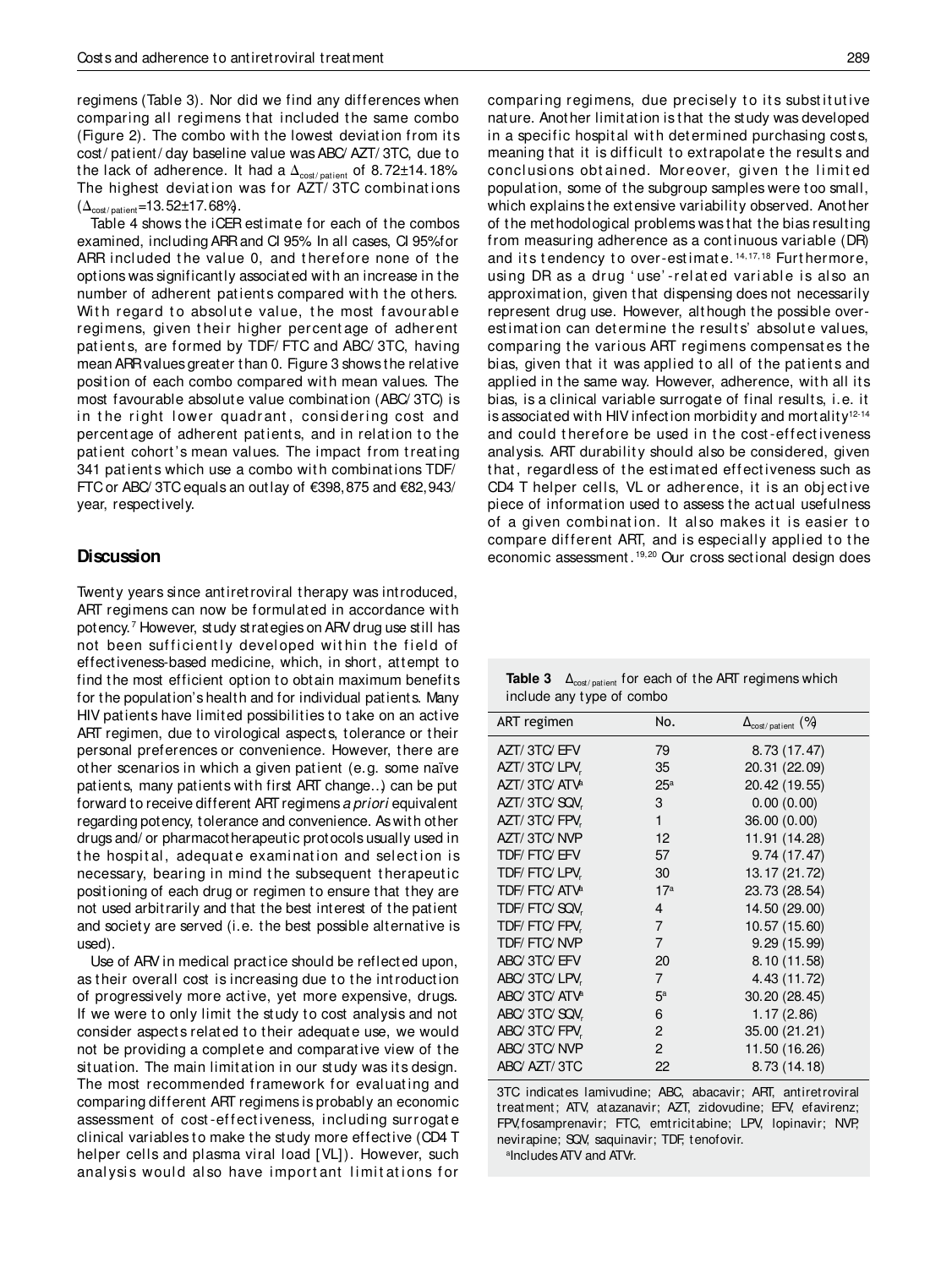

**Figure 2** ∆<sub>cost/ patient</sub> grouped mean (%) of the ART regimens formed by each of the combos. The bars represent the mean value and the lines standard deviation for each case. No significant differences are observed between them. 3TC indicates lamivudine; ABC, abacavir; AZT, zidovudine; FTC, emtricitabine; TDF, tenofovir.

**Table 4** Incremental cost-effectiveness (iCER: €/ patient/ day to obtain an additional adherent patient) estimated for each of the combos in relation to the given comparative for mean values cost/ patient/ day and percentage of adherent patients obtained from patients not taking the combo being researched

|             |                  | No.        | %patients<br><b>ADH</b> | ARR (CI 95%)                | Cost/patient/<br>day         | $\Delta$ cost<br>$(\epsilon)$ patient/day) | $iCER$ ( $\epsilon$ / day/<br>patient ADH) |
|-------------|------------------|------------|-------------------------|-----------------------------|------------------------------|--------------------------------------------|--------------------------------------------|
| AZT/3TC     | Yes<br><b>No</b> | 155<br>186 | 57.8<br>64.3            | $-0.065$ ( $-0.17;0.038$ )  | 21.04 (2.87)<br>24.46 (3.91) | $-3.42$                                    | 52.6                                       |
| TDF/FTC     | Yes<br><b>No</b> | 122<br>219 | 65.3<br>59.2            | $0.061 (-0.048; 0.165)$     | 26.11(2.80)<br>21.12(3.16)   | 4.99                                       | 81.8                                       |
| ABC/3TC     | Yes<br><b>No</b> | 42<br>299  | 64.3<br>60.9            | $0.034(-0.118;0.193)$       | 23.57(2.65)<br>22.81 (4.01)  | 0.76                                       | 22.4                                       |
| ABC/AZT/3TC | Yes<br><b>No</b> | 22<br>319  | 59.1<br>61.5            | $-0.024$ ( $-0.233;0.192$ ) | 17<br>23.31 (3.66)           | $-6.31$                                    | 262.9                                      |

3TC indicates lamivudine; ABC, abacavir; ADH, adherence; ARR, absolute risk reduction; AZT, zidovudine; CI, conidence interval; iCER, incremental cost-effectiveness; FTC, emtricitabine; TDF, tenofovir.

not provide informat ion about t he possible changes or causes, assuming that all regimens are similar in duration.

We divided the study into two main sections: one section assessed the cost/patient/day for each of the patients, and their adjustment (absolute and relative), det ermined by adherence as a continuous variable (DR). In section 2, we compared the cost/patient/day and the percentage of adherent patients for each of the regimens based on a specific combo compared with the regimens that did not include such combo. In the first case, we observed that most of the ART regimens still had a relative dist ribution after applying the adherence factor (only four regimens are penalised due to poor adherence, and only one regimen improved). This means that drug cost is the main factor for a given regimen to have values higher or lower than the median or a given percentile. In relative terms, we observed that regimens containing the combo AZT/ 3TC had a higher, but not significant  $\Delta_{cost/partial}$ , therefore suggesting that their adherence is lower. This finding can be explained using the reverse correlation bet ween adherence and time under ART, given that AZT/3TC is the combination that has been the longest on the market of those studied.<sup>14,21</sup> By contrast, the combination ABC/ AZT/ 3TC, despite being older than other combos, has the most favourable  $\Delta_{\text{cost/patient}}$ , probably because it is used on fewer patients, with a good clinical control and has a high adherence rate.

The iCER attempts to determine the cost of increasing patient adherence for an ART regimen based on a given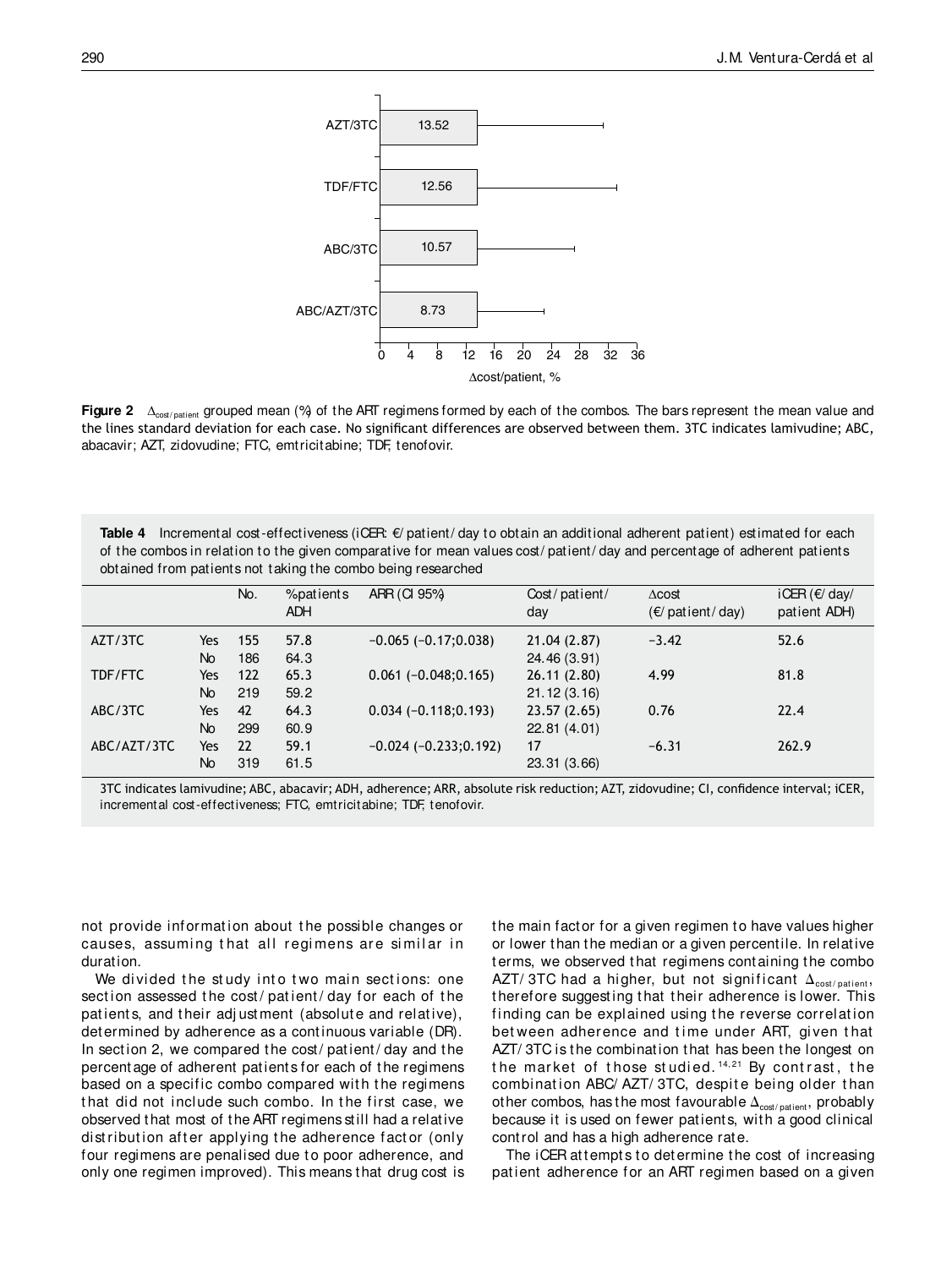#### €/patient/day



**Figure 3** Pepresentation of mean value pairs for cost/patient/ day and adherence for each of the combos. The axis corresponds with the reference mean values (62% adherent patients [ SMAQ=ADH and DR>90%] ; cost / pat ient / day=€24. 3). 3TC indicat es lamivudine; ABC, abacavir; AZT, zidovudine; FTC, emtricitabine; TDF, tenofovir.

combo compared with remaining regimens. Its main limitation is that it has not been validated externally, given that the comparison has not been performed using a standard ART. The highest percentage of adherent patients was found for TDF/ FTC and ABC/ 3TC based regimens, although the ARR was never significantly above 0. As such, we are not able to conclude that any given combo has a greater percentage of adherent patients. TDF/ FTC had a higher iCER value than ABC/3TC, mainly because cost increase was higher. This also det ermines a much higher BI, as treating 341 patients with TDF/ FTC instead of ABC/ 3TC cost s over €300,000/ year. These findings show that, in absolute value, ABC/ 3TC-based regimens are the most favourable option, with the lowest iCER, and within a cost-effectiveness dominant quadrant compared with the mean values (Figure 3). We did not however identify any significant differences with regard to the remaining combinations.

To conclude, we would like to highlight the differences found for the two analysis sections. With regard to the impact of adherence on cost/patient/day, AZT/3TCbased regimens are less preferred given the lower adherence associated with them. However their favourable cost allows an accept able iCER. By cont rast , t he ABC/ AZT/ 3TC regimen has a good adherence in terms of DR and a lower cost, although its therapeutical use is not comparable with other combos. However, it does not have a favourable iCER. When comparing the combos of choice at present, TDF/ FTC-based regimens are those which obtain a less favourable costeffectiveness, mainly because it is more expensive than ABC/ 3TC. Despite the implicit interest of the results shown, a consensus must be agreed on concerning which ART regimens can be used as the comparable standard, so that the results can be deemed valid. Consensus must consider cost s, adherence and clinical effect iveness, so t hat , in view of new ARV, assessment and sel ect ion strategies introduced it in the most efficient position wit hin HIV pharmacot herapy.

#### **References**

- 1. ONUSIDA. Programa conj unto de las Naciones Unidas sobre el VIH/ SIDA. Informe sobre la epidemia mundial de SIDA. August 2008 [accessed 7/ 9/ 2009]. Available from: http:/ / www.unaids. org/ es/ KnowledgeCentre/ HIVData/ Global Peport/ 2008/ 2008\_ Global report.asp.
- 2. Le Moing V, Chêne G, Garrieri MP, Alioum A, Brun-Vézinet F, Pirota L, et al. Predictors of virological rebound in HIV-1 infected patients initiating a protease inhibitor-containing regimen. AIDS. 2002;16:21-9.
- 3. Ruiz-Pérez I, Orly de Labry-Lima A, López-Ruz MA, Del Arco-Jiménez A, Rodríguez-Baño J, Causse-Prados M, et al. Estado clínico, adherencia al TARGA y calidad de vida en pacientes con infección por el VIH tratados con antirretrovirales. Enferm Infecc Microbiol Clin. 2005;23:581-5.
- 4. Gonzalo T, García Goñi M, Muñoz-Fernández MA. Socio-economic of antirretroviral treatment in HIV patients. An economic of cost savings after introduction of HAAT. AIDS Rev. 2009;11: 79-90.
- 5. Beck EJ, Miners AH, Tolley K. The Costs of HIV Treatment and Care: A Global Review. Pharmacoeconomics. 2001;19:13-39.
- 6. Martín MT, Codina C. ¿Cuánto dura el tratamiento antirretroviral? Farm Hosp. 2007;31:197-9.
- 7. Panel de expertos GESIDA y Plan Nacional sobre el Sida. Recomendaciones de GESIDA/ PNS respecto al tratamiento antirretroviral en adultos infectados por el virus de la inmunodeficiencia humana (act ualización febrero 2009). Enferm Infecc Micobiol Clin. 2009;27:222-35.
- 8. Levy AR, James D, Johnston KM, Hogg RS, Harrigan PR, Harrigan BP, et al. The direct costs of HIV/ AIDS care. Lancet Infect Dis. 2006;6:171-7.
- 9. López-Bastida J, Oliva-Moreno J, Perestelo-Perez L, Serrano-Aguilar P. The economic costs and health-related quality of life of people with HIV/ AIDS in the Canary Islands, Spain. BMC Health Serv Res. 2009;9:55.
- 10. Krentz HB, Auld MC, Gill MJ. The changing direct costs of medical care for patients with HIV/ AIDS, 1995-2001. JAMA. 2003;169:106-10.
- 11. Gardner EM, Maravi ME, Rietmeij er C, Davidson AJ, Burman WJ. The association of adherence to antiretroviral therapy with healthcare utilization and costs for medical care. Appl Health Econ Health Policy. 2008;6:145-55.
- 12. Panel de expertos de Secretaría Nacional sobre el Sida (SPNS) Sociedad Española de Farmacia Hospitalaria (SEFH) y Grupo de Estudio del Sida (GESIDA). Mej orar la adherencia al tratamiento antirretroviral. Recomendaciones de la SPNS/ SEFH/ GESIDA. Farm Hosp. 2008;32:349-57.
- 13. Arrondo Velasco A, Sainz Suberiola ML, Andrés Esteban EM, Iruin Sanz AI, Napal lecumberri V. Fact ores relacionados con la adherencia en pacient es infect ados por el virus de la inmunodeficiencia humana. Farm Hosp. 2009;33:4-11.
- 14. Vent ura Cerdá JM, Casado Gómez MA, Escobar Rodríguéz I, Ibarra Barrueta O, Ortega Valín L, Morales González JM, et al. Preferencias, satisfacción y adherencia con el tratamiento ant irret roviral: est udio ARPAS (II). Farm Hosp. 2007;31: 340-52.
- 15. Knobel H, Alonso J, Casado JL, Collazos J, González J, Ruiz I, et al. Validation of a simplified medication adherence questionnaire in a large cohort of HIV-infected patients: the GEEMA Study. AIDS. 2002;16:605-13.
- 16. Panel de expertos GESIDA y Plan Nacional sobre el Sida. Recomendaciones de GESIDA/ PNS respecto al tratamiento antirret roviral en adultos infectados por el virus de la inmunodeficiencia humana (actualización enero 2007). Enferm Infecc Micobiol Clin. 2007;25:32-53.